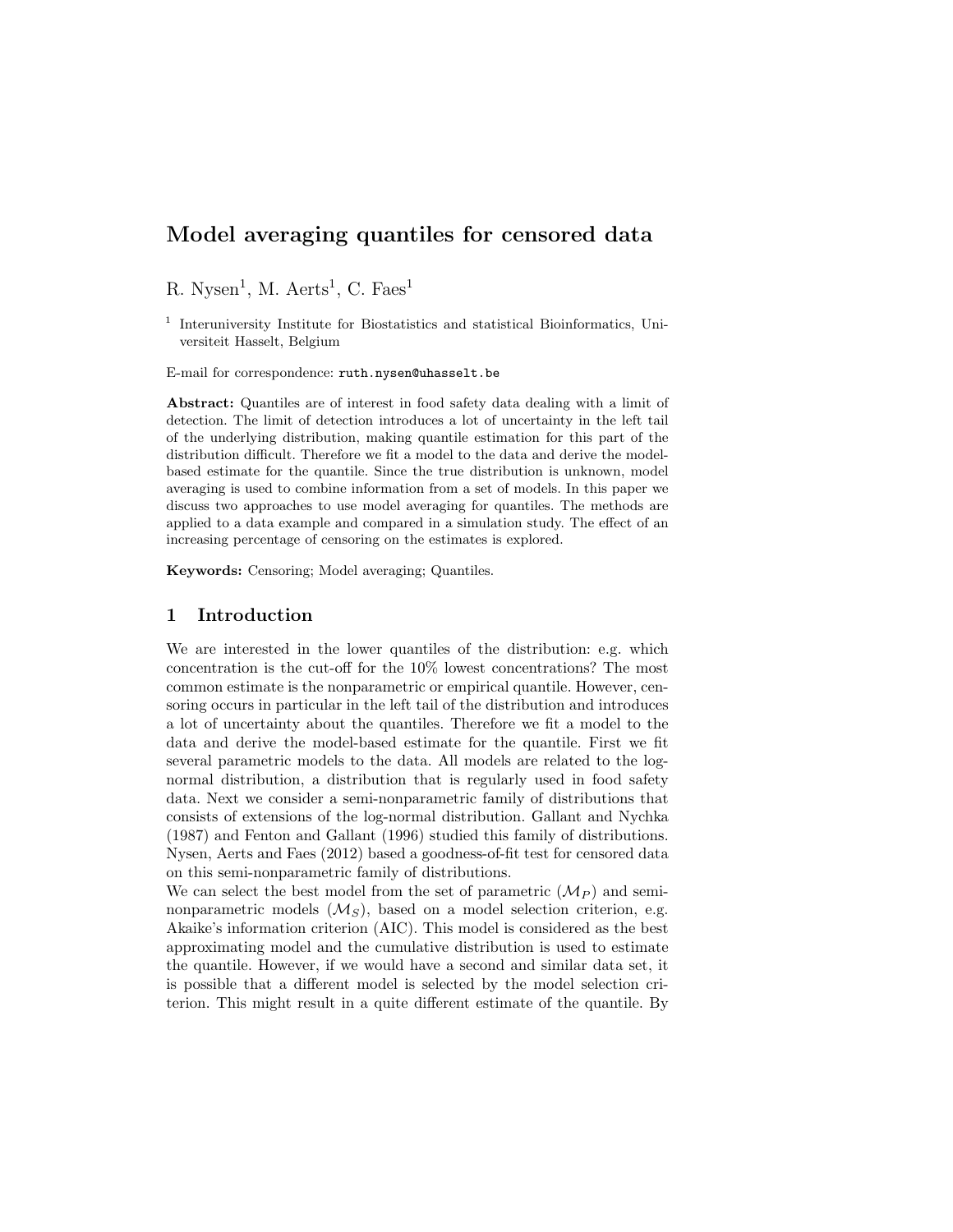selecting one single model, we ignore the model uncertainty. The idea of model averaging is to start from a large set of plausible models and combine information from all models. In Section 2 we discuss two approaches to apply model averaging for quantiles. The approaches are applied to a data example in Section 3 and compared in a simulation study in Section 4. Although we focus on left censored data in this paper, the estimation can deal with other types of censoring, like right and interval censoring.

## 2 Model averaging of quantiles: two approaches

Let  $M_i, i = 1 \ldots, K$  be a rich set of candidate models, with  $F_i$  the corresponding cumulative distribution function. The natural parameters  $\theta_i$  are estimated by maximum likelihood theory and their variance-covariance matrix is denoted by  $\text{Var}(\hat{\theta}_i)$ . Suppose we want to estimate the *p*-quantile of the data  $\xi_p$ , where p is a fixed number between 0 and 1. There are several approaches in model averaging to obtain an estimate for the quantiles.

In the first approach, the quantile is estimated for each candidate model and the model averaged estimate is a weighted average of the K estimates. Based on model  $M_i$ , the quantile is obtained by  $\xi_{p,i} = F_i^{-1}(p;\theta_i)$ . The variance of the quantile can be approximated by the delta method:

$$
\text{Var}(\hat{\xi}_{p,i}) \approx \nabla F_i^{-1}(p;\theta_i)^T \text{Var}(\hat{\theta}_i) \nabla F_i^{-1}(p;\theta_i). \tag{1}
$$

In (1) the gradient  $\nabla F_i^{-1}(p;\theta_i)$  is with respect to  $\theta_i$  and can be estimated by  $\nabla F_i^{-1}(p;\hat{\theta}_i)$ .

Burnham and Anderson (1998) calculate the weight for each model, based on the difference of its AIC with the smallest AIC of all candidate models:

$$
w_i = \frac{\exp\left(-\frac{1}{2}\Delta_i\right)}{\sum_{j=1}^K \exp\left(-\frac{1}{2}\Delta_j\right)},
$$

where  $\Delta_i = \text{AIC}_i - \text{AIC}_{\text{min}}$ .

The model averaged value of the quantile  $\xi_{p,MA1}$  is given by the weighted average of the estimates of all candidate models:

$$
\hat{\xi}_{p,MA1} = \sum_{i=1}^{K} w_i \hat{\xi}_{p,i}
$$
\n(2)

with estimated variance

$$
\widehat{\text{Var}}(\hat{\xi}_{p,MA1}) = \left[\sum_{i=1}^{K} w_i \sqrt{\widehat{\text{Var}}(\hat{\xi}_i) + \left(\hat{\xi}_i - \hat{\xi}_{p,MA1}\right)^2}\right]^2.
$$

The variance estimator is the sum of two components. The first component is the conditional variance, given model  $M_i$ . The second component reflects the variation in the estimates across the K models.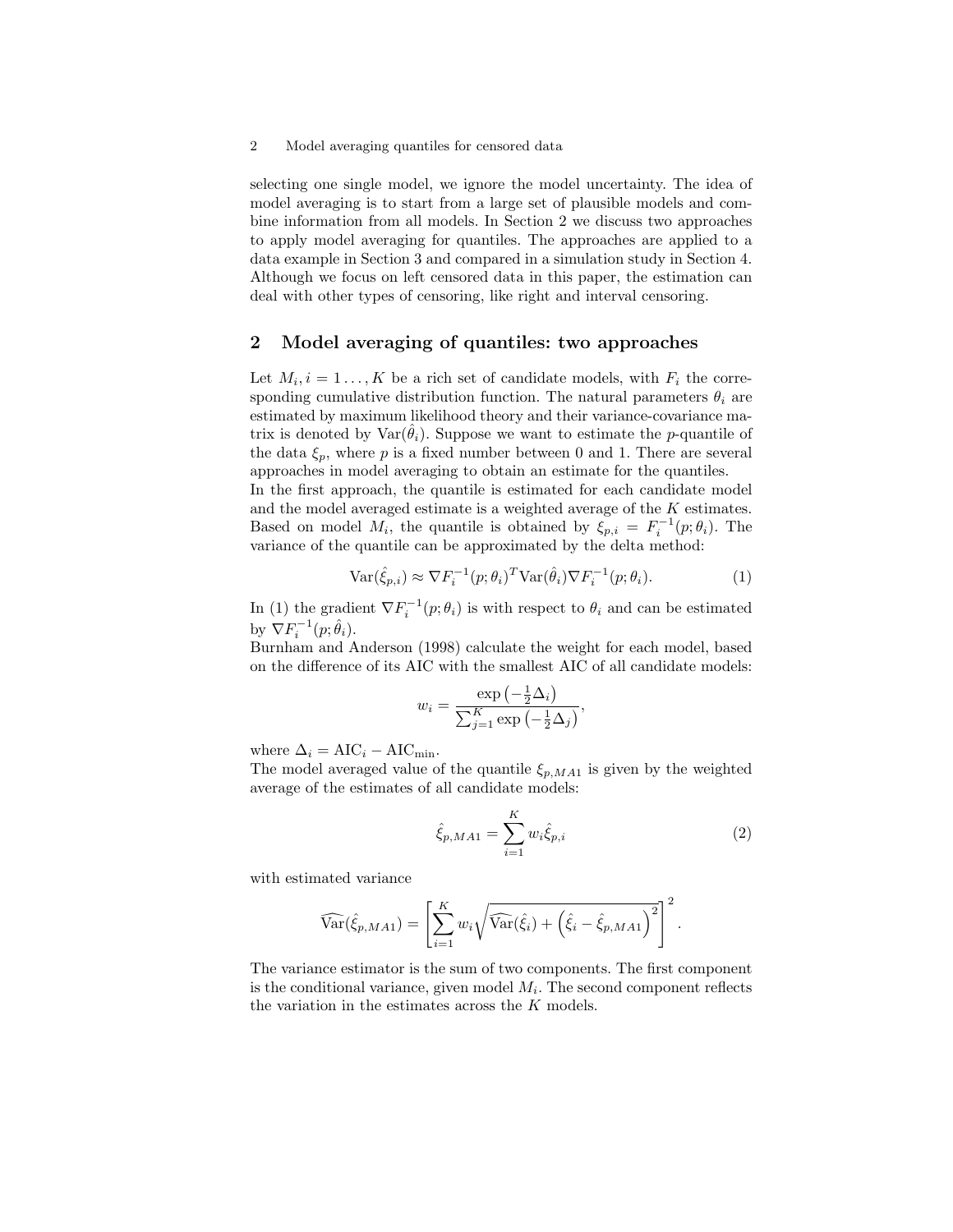A second approach applies model averaging at a different level. The distribution of each candidate model is estimated and combined in a model averaged cumulative distribution function. The quantile of the combined distribution is the model averaged quantile estimate. Let  $x$  be a real number in the domain of the candidate distribution function. The averaged distribution function is given by

$$
\hat{F}_{MA}(x; \theta) = \sum_{i=1}^{K} w_i \hat{F}_i(x; \theta_i)
$$

with  $\theta$  the vector of the natural parameters of all candidate models. The estimated variance of  $F_{MA}(x; \theta)$  is

$$
\widehat{\text{Var}}(\hat{F}_{MA}(x)) = \left[\sum_{i=1}^{K} w_i \sqrt{\widehat{\text{Var}}(\hat{F}_i(x; \theta_i)) + \left(\hat{F}_i(x; \theta_i) - \hat{F}_{MA}(x; \theta)\right)^2}\right]^2.
$$
\n(3)

The quantile can be estimated by

$$
\hat{\xi}_{p,MA2} = F_{MA}^{-1}(p;\theta).
$$
\n(4)

Based on the implicit function theorem, the variance of  $\xi_{p,MA2}$  can be approximated by

$$
\text{Var}(\hat{\xi}_{p,MA2}) = \frac{\text{Var}(\hat{F}_{MA}(\hat{\xi}_{p,MA2}))}{\hat{f}_{MA}^2(\xi)},
$$

where  $\text{Var}(\hat{F}_{MA}(\hat{\xi}_{p,MA2}))$  can be estimated by (3). Because the true value  $\xi$  is unknown, we need to estimate  $\hat{f}_{MA}(\xi)$  by  $\hat{f}_{MA}(\hat{\xi}_{p,MA2})$ .

In general, the estimates (2) and (4) result in different estimates, because quantile estimation is not a linear functional. When estimating for instance the cumulative distribution function, the two approaches would be equivalent. We compare the performance of the two approaches in a simulation study, but first we illustrate the approaches in a real data analysis. We will consider a set of parametric and semi-nonparametric models  $\mathcal{M}_P \cup \mathcal{M}_S$ .

### 3 Data analysis

The motivating data for this study, is a sample of measurements of cadmium level. The data set consists of almost 100 observations, but 37% of the measurements are censored by the limit of detection (LOD). The LODs are small and lie in between 0.001 and 0.01. A visual representation of the data is given in Figure 1, where a kernel density of the logarithm of the concentrations is shown.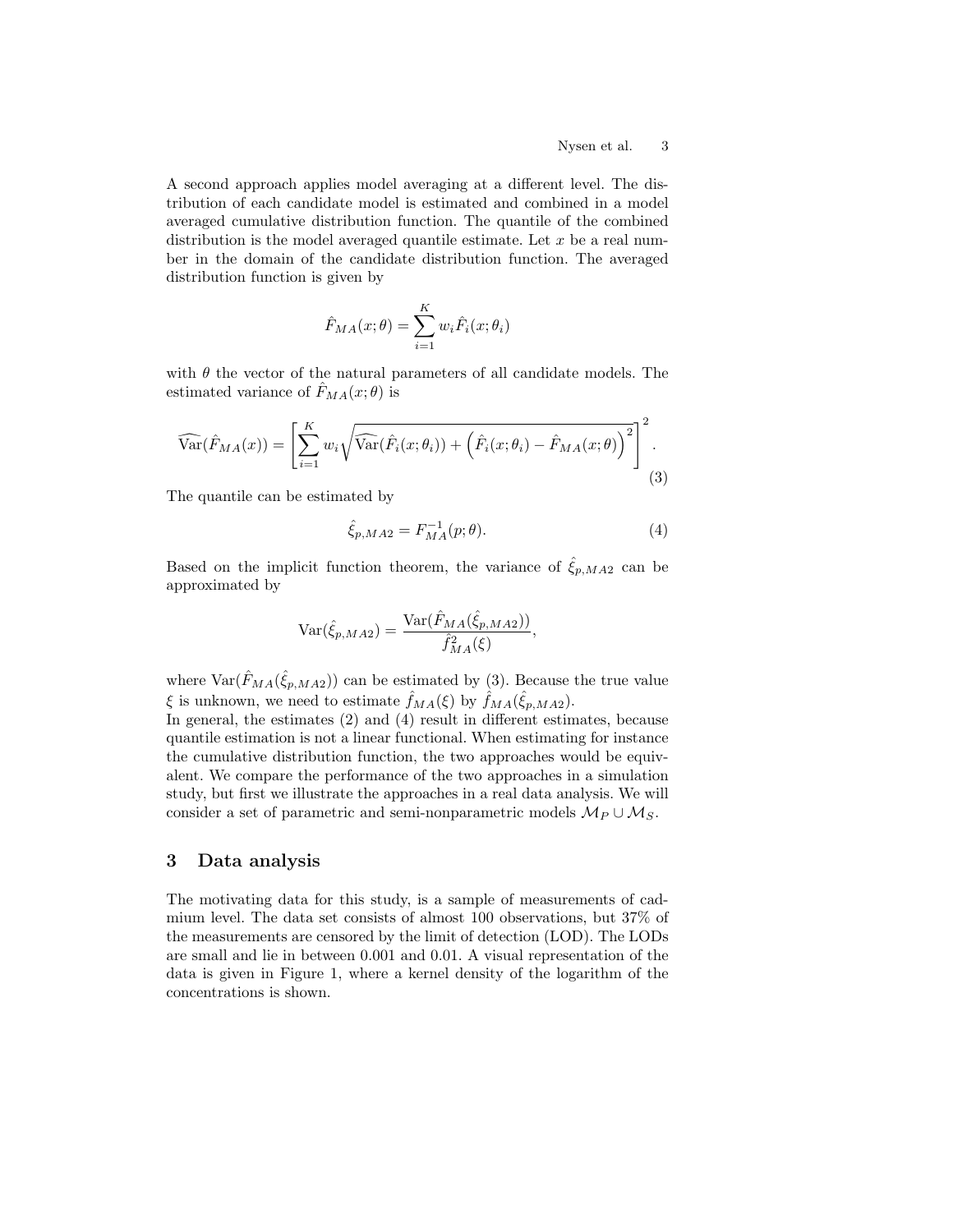

FIGURE 1. Cadmium data. Kernel density function of the concentrations where LODs are replaced by LOD/2 (solid line), transformed to the log scale. Normal fit (dashed line) based on likelihood for censored data.

Figure 1 shows that the (log-)normal distribution is a reasonable fit, but other distribution might fit better. Table 1 lists the AIC for several parametric models and for the semiparametric extensions of the log-normal distribution. The best global fit is given by the log-skew-t distribution and the distribution with two extra parameters from the semi-nonparametric family of distributions. For each model, the 10% and 25% quantiles are given in Table 1. For comparison, we also computed the nonparametric quantile estimates, where we substituted the LOD in the data with LOD/2 to cope with the left censoring. We see that the parametric models have smaller estimates for the quantiles. This is due to the left censoring, because the parametric models put weight on the left of the distribution, while the raw data only provide information on the LOD.

The quantile estimates based on the two model averaging approaches from Section 2 are close together. If we average the distribution function before computing the quantile (approach 2), the 10% quantile is slightly smaller. The estimated standard error for the estimate of the second approach is also smaller.

#### 4 Simulation study

The performance of both methods is demonstrated in a simulation study. Data are simulated from 3 kinds of distributions, i.e. the log-normal distribution, the gamma distribution with same mean and variance as the log-normal distribution, and a mixture of 2 log-normal distributions. For each distribution, 500 samples are drawn. The censoring scheme is defined by limits of detection that correspond to five quantiles  $(1\%, 5\%, 10\%, 20\%$ . 25%) of the original log-normal distribution, resulting in 12% censoring on average when sampling from the log-normal distribution.

On each sample we fit 13 models: seven parametric (log-normal, log-skewnormal, log-t, log-skew-t, gamma, Weibull), denoted by  $\mathcal{M}_P$ , and seven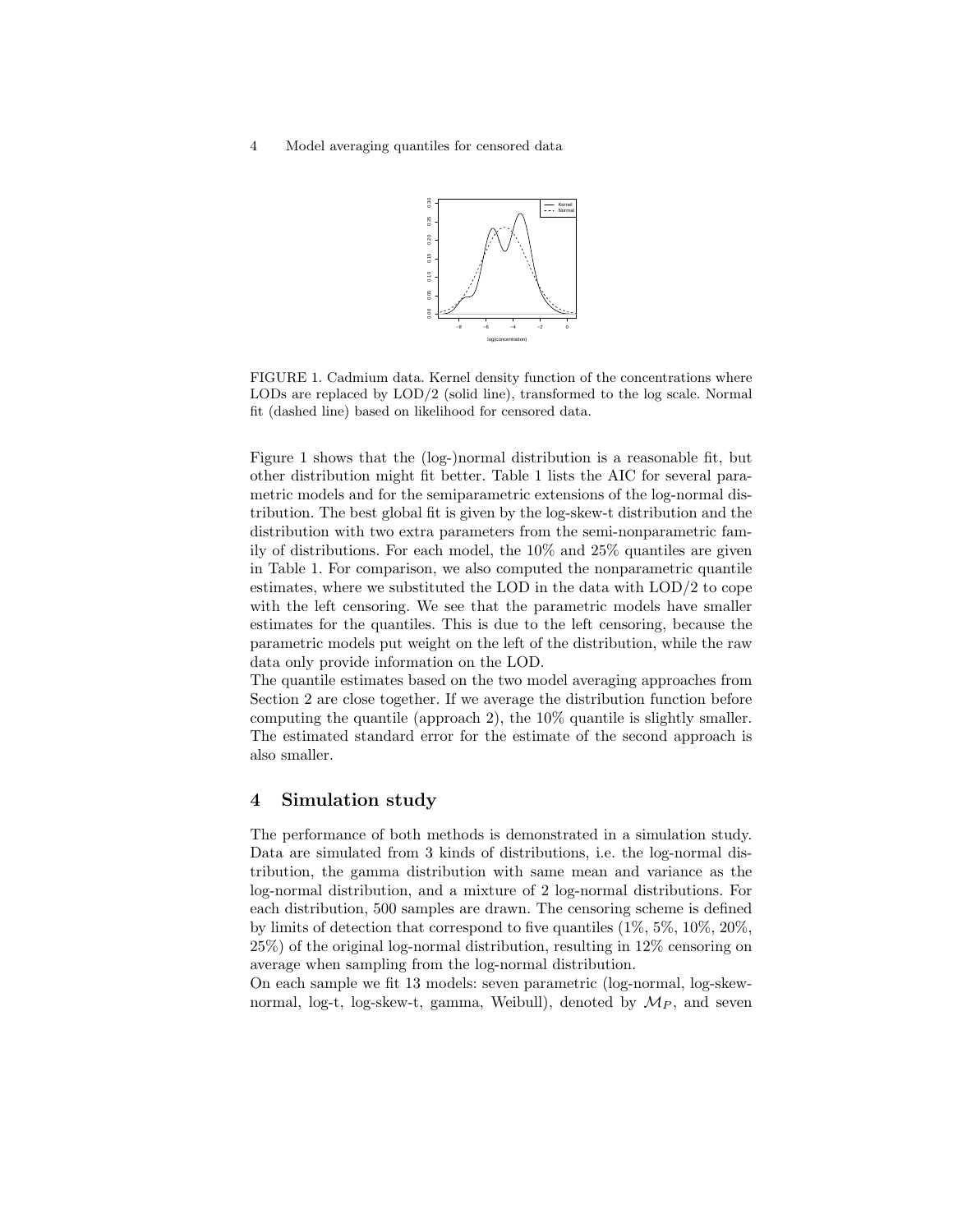|                                                                                | AIC      | weight | $\xi_{0.1}$      | $\xi_{0.25}$          |  |  |  |
|--------------------------------------------------------------------------------|----------|--------|------------------|-----------------------|--|--|--|
| Non-parametric                                                                 |          |        | 0.00250          | 0.00500               |  |  |  |
| Log-normal                                                                     | $-135.7$ | 0.000  | 0.00110(0.00036) | 0.00310(0.00076)      |  |  |  |
| $Log-skew-n$                                                                   | $-149.3$ | 0.023  | 0.00045(0.00026) | 0.00226(0.00086)      |  |  |  |
| $Log-t$                                                                        | $-133.4$ | 0.000  | 0.00111(0.00036) | 0.00314(0.00078)      |  |  |  |
| $Log-skew-t$                                                                   | $-154.2$ | 0.262  | 0.00000(0.00000) | 0.00109(0.00122)      |  |  |  |
| Weibull                                                                        | $-149.1$ | 0.021  | 0.00061(0.00019) | 0.00291(0.00058)      |  |  |  |
| Gamma                                                                          | $-151.8$ | 0.081  | 0.00029(0.00021) | 0.00222(0.00093)      |  |  |  |
| GenGam                                                                         | $-150.0$ | 0.033  | 0.00023(0.00021) | 0.00208(0.00097)      |  |  |  |
| SemiNP1                                                                        | $-151.5$ | 0.068  | 0.00060(0.00013) | 0.00128(0.00028)      |  |  |  |
| SemiNP2                                                                        | $-154.3$ | 0.275  | 0.00019(0.00006) | 0.00137(0.00133)      |  |  |  |
| SemiNP3                                                                        | $-152.6$ | 0.120  | 0.00022(0.00054) | 0.00149(0.00118)      |  |  |  |
| SemiNP4                                                                        | $-150.7$ | 0.047  | 0.00023(0.00111) | 0.00156(0.00109)      |  |  |  |
| SemiNP5                                                                        | $-148.8$ | 0.018  | 0.00021(0.00372) | 0.00160(0.00105)      |  |  |  |
| SemiNP <sub>6</sub>                                                            | $-150.3$ | 0.038  | 0.00025(0.00293) | 0.00152(0.00122)      |  |  |  |
| SemiNP7                                                                        | $-148.3$ | 0.014  | 0.00015(0.00581) | 0.00154(0.00119)      |  |  |  |
| $\mathcal{M}_P \cup \mathcal{M}_S$ 1                                           |          |        | 0.00020(0.00052) | 0.00147(0.00120)      |  |  |  |
| $\mathcal{M}_P \cup \mathcal{M}_S$ 2 <sup>**</sup>                             |          |        | 0.00015(0.00050) | $0.00148$ $(0.00107)$ |  |  |  |
| * quantiles are estimated for each distribution and then are read $(M\Lambda)$ |          |        |                  |                       |  |  |  |

TABLE 1. Cadmium data. AIC and model averaging weights. For each parametric and semi-nonparametric model, the quantile was estimated (standard error).

quantiles are estimated for each distribution and then averaged (MA1)

∗∗ cumulative distribution function is averaged (MA2)

extensions of the log-normal defined by the semi-nonparametric family of distributions, denoted by  $\mathcal{M}_S$ . The generalized gamma distribution was not included in the simulation study due to convergence issues. We provide here the preliminary results for data simulated from the log-normal distribution, estimating the 1% quantile. Table 2 shows the variance and the squared bias, together with the sign of the bias. The mean squared error (mse) is obtained by adding these two quantities.

A first observation is that the mean squared error is larger when the data are censored, which is to be expected because censoring introduces more uncertainty in the data and the estimation process. From the family of parametric models, the log-t and the true log-normal distribution provide the best fits. In the semi-nonparametric family of distributions, the models perform worse, because more parameters are added. Indeed, since we simulate from the log-normal distribution, the extra parameters are redundant to describe the data. If the data are not censored, there is no difference between the two modeling approaches, regarding the mean squared error. On the contrary, the bias is smaller for the second approach, while the variance is smaller for the first approach. In the censoring case, the first approach does result in a smaller mean squared error. The variance is higher in the